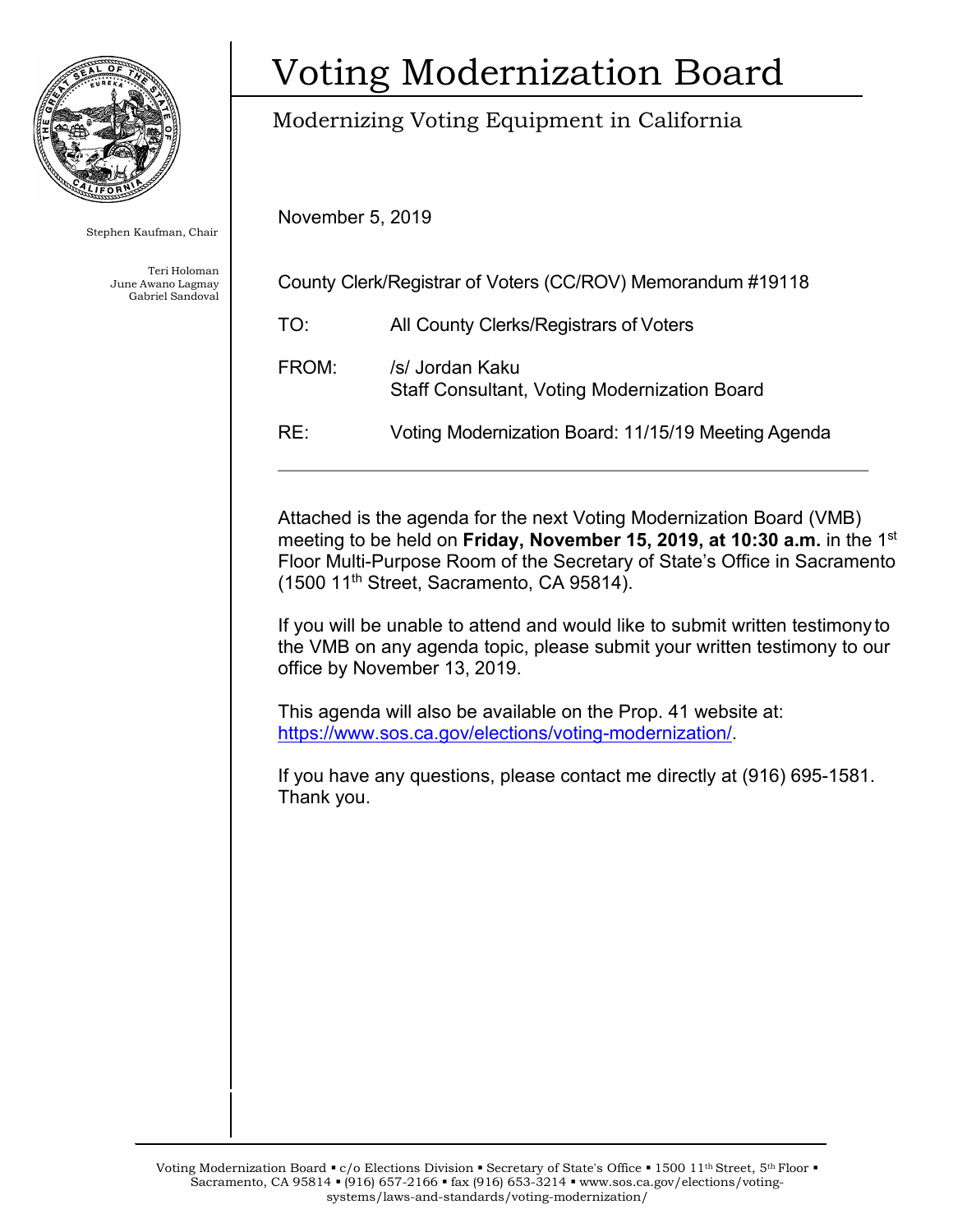

Stephen Kaufman, Chair

Teri Holoman June Awano Lagmay Gabriel Sandoval

# Voting Modernization Board

### Modernizing Voting Equipment in California

Issued on November 5, 2019

#### **Voting Modernization Board Board Meeting Friday, November 15, 2019 10:30 a.m. – 12:00 p.m.**

Secretary of State Building 1<sup>st</sup> Floor Multi-Purpose Room 1500 11th Street, First Floor Sacramento, CA 95814

#### **AGENDA**

- I. Call to Order
- II. Roll Call and Declaration of Quorum
- III. Public Comment: This time is set aside for public presentations regarding Board-related matters not appearing on the Agenda. Members of the public making presentations are limited to two (2) minutes per speaker. IV. Adoption of September 25, 2019, Actions & Meeting Minutes V. Standing Items: Receive report on the following issues: (A) Update on SOS Notice of Withdrawal of Certification and Conditional Approval of Voting Systems (B) Update on the status of Los Angeles County's Voting Solutions for All People (VSAP) implementation (C) Update on status of counties with remaining VMB Funds VI. Staff Report on Related Issues: Receive staff report on the following issue: (A) Clarification of Elections Code Section 19254(c)(3) (B) Discussion of Replacement vs. Expansion Costs

Voting Modernization Board  $\bullet$  c/o Elections Division  $\bullet$  Secretary of State's Office  $\bullet$  1500 11<sup>th</sup> Street, 5<sup>th</sup> Floor  $\bullet$ Sacramento, CA 95814 • (916) 657-2166 • fax (916) 653-3214 • https:/[/www.sos.ca.gov/elections/voting-systems/laws-and-standards/voting-modernization/](http://www.sos.ca.gov/elections/voting-systems/laws-and-standards/voting-modernization/)